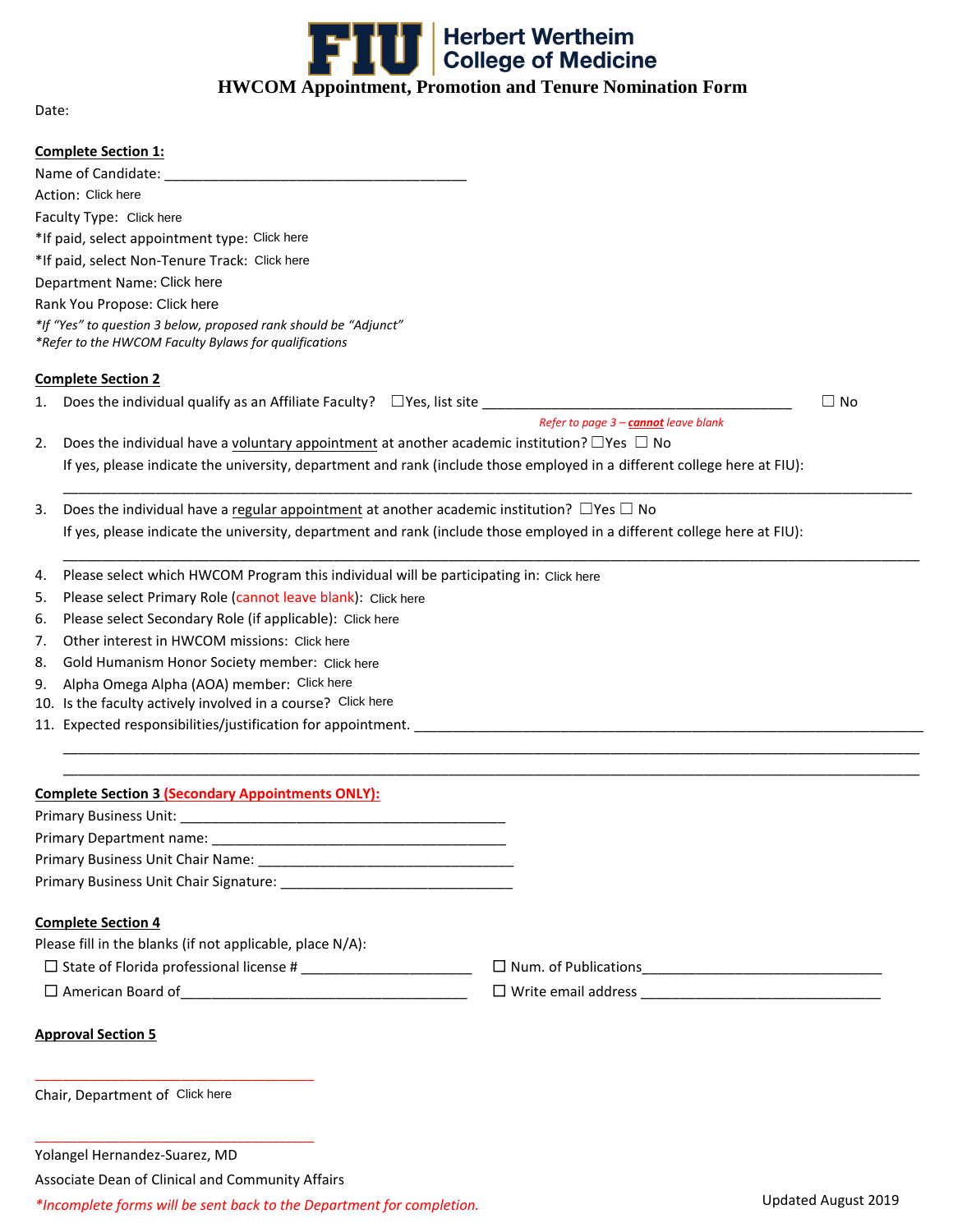## **College of Medicine<br>Community-Based Faculty Appointment Information Form**

|                                  |                                       | <b>Personal Information</b>                      |                                                                                                                                                                                                                                |                                                |
|----------------------------------|---------------------------------------|--------------------------------------------------|--------------------------------------------------------------------------------------------------------------------------------------------------------------------------------------------------------------------------------|------------------------------------------------|
| Date:                            |                                       |                                                  |                                                                                                                                                                                                                                |                                                |
| Full Name:                       | First                                 | M.I.                                             | Last                                                                                                                                                                                                                           |                                                |
| Address:                         | <b>Street Address</b>                 |                                                  |                                                                                                                                                                                                                                | Apartment/Unit #                               |
|                                  | City                                  |                                                  | State                                                                                                                                                                                                                          | ZIP Code                                       |
| Home Phone:                      |                                       | Cell Phone:                                      |                                                                                                                                                                                                                                |                                                |
| Email Address:                   |                                       |                                                  |                                                                                                                                                                                                                                |                                                |
| <b>Birth Date</b><br>(MM/DD/YY): |                                       |                                                  | Marital Status: Marital Status: Website and Contract and Contract of the Contract of the Contract of the Contract of the Contract of the Contract of the Contract of the Contract of the Contract of the Contract of the Contr |                                                |
| Country of Birth:                |                                       | <u> 1980 - Johann Barbara, martxa amerikan p</u> |                                                                                                                                                                                                                                |                                                |
| Gender:                          | $\Box$ Female<br>$\Box$ Male          | Ethnic Group:                                    | □ American Indian/Alaskan Native<br>$\Box$ Asian<br>□ Black/African American<br>$\Box$ Hispanic<br>□ Native Hawaiian/Pacific islander<br>$\Box$ White<br>$\Box$ I decline to provide my self-identification                    |                                                |
| <b>Highest Academic</b>          | Degree Achieved: ____________________ | Date<br>Completed: expression of the completed:  | Discipline of<br>Degree:                                                                                                                                                                                                       |                                                |
| Specialty:                       |                                       | Sub-specialty:                                   |                                                                                                                                                                                                                                | <u> 1989 - Jan Barnett, fransk politiker (</u> |
|                                  |                                       | <b>Emergency Contact Information</b>             |                                                                                                                                                                                                                                |                                                |
| Full Name:                       | First                                 |                                                  | Last                                                                                                                                                                                                                           | M.I.                                           |
| Address:                         | <b>Street Address</b>                 |                                                  |                                                                                                                                                                                                                                | Apartment/Unit #                               |
|                                  | City                                  |                                                  | <b>State</b>                                                                                                                                                                                                                   | ZIP Code                                       |
| Primary Phone:                   |                                       |                                                  | Alternate Phone:                                                                                                                                                                                                               |                                                |
| Relationship:                    |                                       |                                                  |                                                                                                                                                                                                                                |                                                |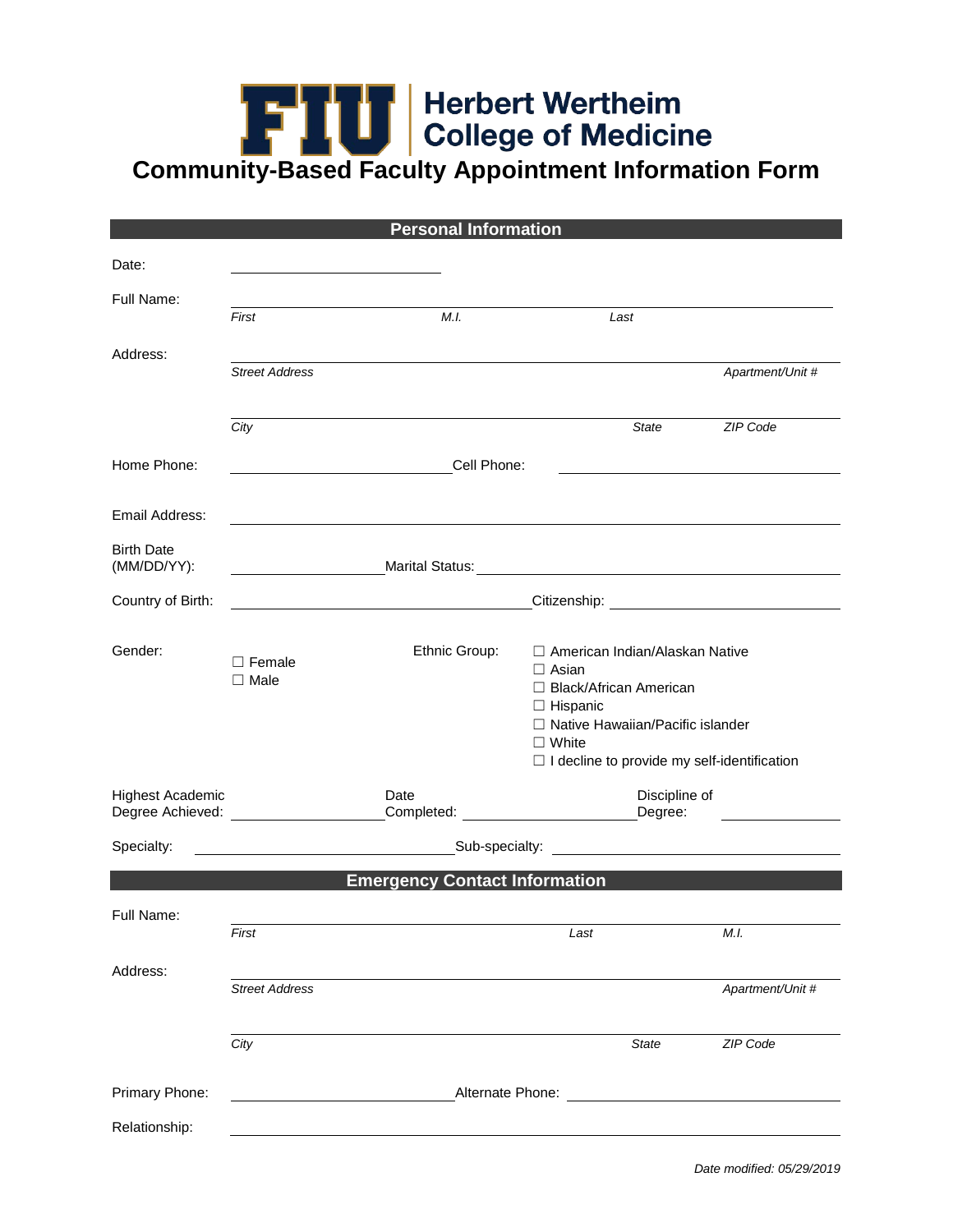

## **Below is a list of our affiliate hospitals/clinics.**

- 1. Are you or your practice employed by any of the following Hospitals/Clinics listed below? ☐Yes, **mark below** ☐No
- 2. Are you or your practice contracted by any of the following Hospitals/Clinics to teach students? ☐Yes, **mark below** ☐No

|        | Agape Network                        |              | <b>Connecticut Children's Medical Center</b> |        | Corporation                          |
|--------|--------------------------------------|--------------|----------------------------------------------|--------|--------------------------------------|
|        | Aurora Health Care, Inc.             | $\Box$       | Coral Gables Hospital (Tenet)                | $\Box$ | Homestead Hospital                   |
| Ш      | Aventura Hospital and Medical Center | $\Box$       | Creekside Surgery Center                     | u      | House of Hope, Inc.                  |
|        | (HCA)                                | $\Box$       | Department of Veteran Affairs:               |        | Imagos Institute of Plastic Surgery, |
|        | B.E.S.T. Center                      |              | Miami VA Healthcare System                   |        | Inc                                  |
| Ш      | Banyan Health Systems                | П            | Dermatology Specialists of West Florida      | Ш      | Jackson Memorial Hospital            |
| Ш      | Baptist Health South Florida, Inc.   | Ш            | <b>Digestive Diseases</b>                    | $\Box$ | Jackson North Medical Center         |
| $\Box$ | Baptist Hospital of Miami            | $\mathbf{L}$ | Digestive Medicine Associates,               | $\Box$ | Jackson South Community Hospital     |
| Ш      | Bay Pines VA Healthcare System       |              | <b>LLP</b>                                   | Ш      | Jesse Trice Community Health Center, |
| П      | Baycare Clinic, LLP                  | $\Box$       | Doctors Hospital                             |        | Inc.                                 |
| Ш      | <b>Bayside Ambulatory Center</b>     | П            | Duke University                              | $\Box$ | Jimenez & Siman, MD, LLC             |
| Ш      | Borinquen Health Care Center         | Ш            | East Providence Urgent Care                  |        | Joe DiMaggio Children's Hospital     |
| ⊔      | <b>Broward Health Coral Springs</b>  | $\Box$       | Eduardo Gonzalez-Hernandez, MD               | Ш      | Juan P. Suarez, MD, PA               |
| $\Box$ | Broward Health Imperial Point        |              | PLLC                                         | $\Box$ | Kendall Family Medical Center        |
| ⊔      | Broward Health Medical Center        |              | <b>Emerald Coast Dermatology</b>             |        | (HCA)                                |
|        | <b>Broward Health North</b>          | Ш            | <b>EPSP</b>                                  | Ш      | Kendall Regional Medical Center      |
| $\Box$ | Burrell Institute for Health Policy  | П            | Fawcett Memorial Hospital (HCA)              |        | (HCA)                                |
|        | & Burrell Coll                       | П            | Florida Back Institute                       | $\Box$ | Key Clubhouse of South Florida, Inc. |
| $\Box$ | Camillus Health Concern, Inc.        | Ш            | Florida Hospital Tampa (FHT)                 | Ш      | Kid Care Pediatric, PA               |
|        | Cano Medical Dental, Inc.            | $\Box$       | Florida Medical Clinic, PA                   |        | Kidz Medical Services, Inc.          |
| П      | Children's Health System of Texas    | Ш            | Florida Physicians Group, Inc.               |        | La Jolla Institute for Allergy and   |
|        | Children's Skin Center, PA           | Ш            | Floridian Emergency Specialists              |        | Immunology                           |
|        | Citrus Health Network, Inc.          | $\Box$       | Franco & Company, LLC                        |        | Lamas Surgical Center                |
| ⊔      | Cleveland Clinic Florida             |              | Gables Pediatrics, PA                        |        | Late Hours Urgent Care Center        |
|        | Community Aids Resource (Care        | Ш            | Get Med Urgent Care                          | Ш      | Lee Memorial Health System           |
|        | Resource)                            | $\Box$       | Guidewell Sanitas I LLC (CliniSanitas)       | Ш      | Leon Medical Center, Inc.            |
| $\Box$ | Community Health of South            | Ш            | Hartford Hospital                            | Ш      | Lung and Critical Care Specialists   |
|        | Florida, Inc. (CHI)                  | $\Box$       | Health Information Project (HIP)             | Ш      | Martin Medical Center                |
| $\Box$ | Community Health of South            | $\Box$       | Helen B. Bentley Family Health               | u      | MCCI Group Holdings, LLC             |
|        | Florida, Inc. (CHI)                  |              | Center, Inc.                                 | u      | MD Neocare, Inc                      |
| П      | Compass Health Systems               | $\Box$       | Henderson County Hospital                    | Ш      | Melbourne Urgent Care, Inc.          |
|        |                                      |              |                                              |        |                                      |

HERBERT WERTHEIM COLLEGE OF MEDICINE